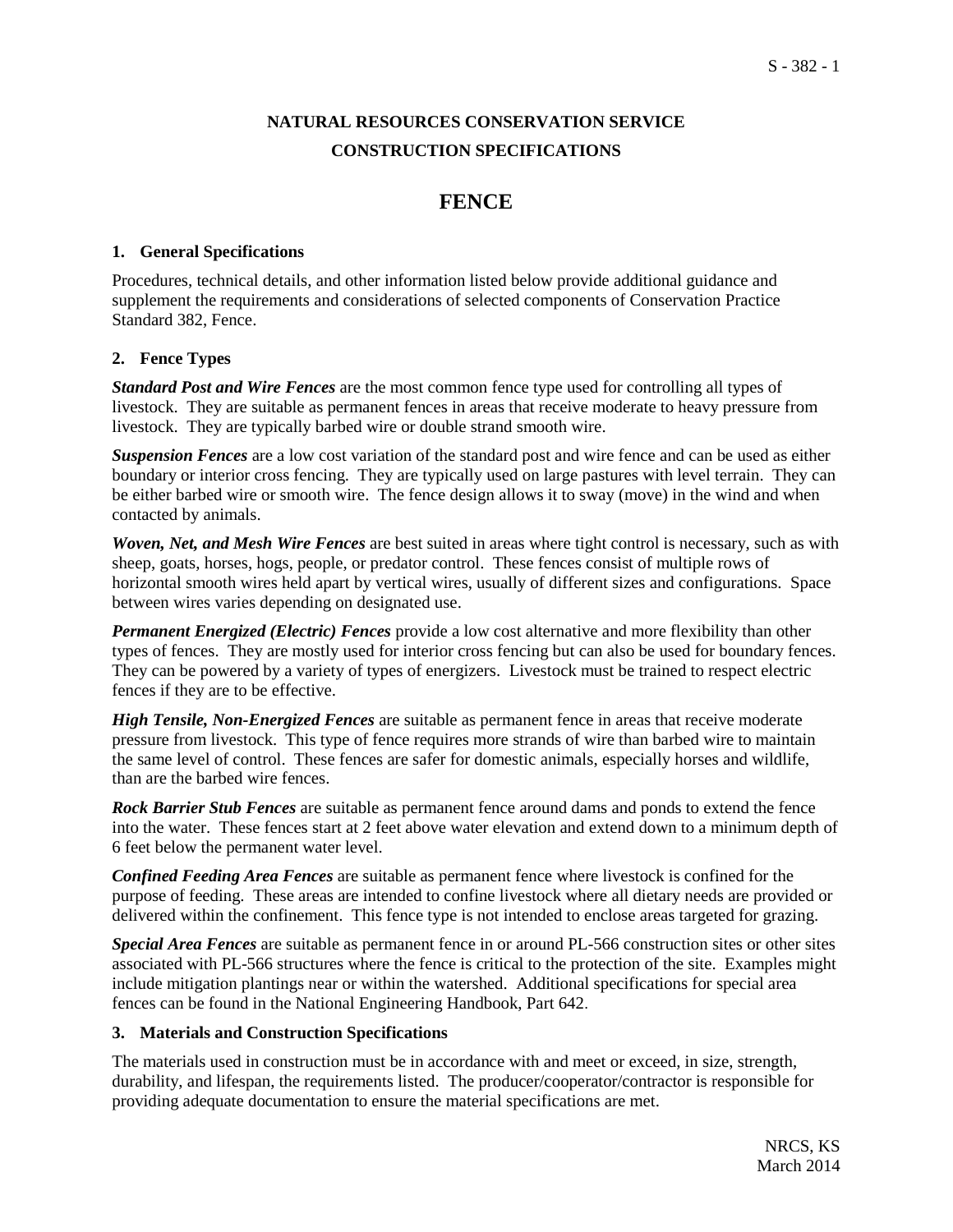**a. Wire.** All wire will be of new galvanized material, and in accordance with criteria outlined in Table 2, that follows American Society of Testing and Materials (ASTM) Standard A116 and A584.

Galvanization is critical to rust protection of wire and different classes of galvanization provide different levels of protection.

Most wire manufacturers include wire specifications on fence tags. If information is not provided or known, lab testing may be needed to determine strength of wire.

### **Barbed wire**

- The barbs will be 14-gauge or heavier.
- The barbs will be 2-point barbs on approximately 4-inch centers or 4-point barbs on 5-inch centers.

**Woven wire—**the minimum width of woven wire will be 32 inches.

#### *Wire Splices*

• **Standard wire—**Western Union splices may be used in lieu of compression fittings or splice sleeves to splice standard wire fence. The Western Union splice shall have a minimum of 8 wraps on each side of center, tightly wound, and closely spaced. Refer to fence details for standard livestock fence for additional information.

Compression fittings or splice sleeves may be used in lieu of a Western Union splice to splice standard wire. The fittings or sleeves will have tensile strength not less than 100 percent of the wire tensile strength. Ends of the wire will be overlapped at least 2 inches with 2 sleeves fitted over wires and firmly crimped. Refer to fence details for permanent power livestock fence for additional information.

- **High tensile wire—**compression fittings or splice sleeves that have a tensile strength not less than 100 percent of the wire tensile strength will be used to splice high tensile wire. Ends of the wire will be overlapped at least 2 inches with 2 sleeves fitted over wires and firmly crimped. Refer to fence details for permanent power livestock fence for additional information.
- **b. Posts.** Type, height, size, and spacing of posts will be used that best meets the needs for the style of fence required and is best suited for the topography of the landscape. See Table 3 for line post criteria and Table 4 for brace assembly criteria.

#### **Wood posts**

- Must be new, sound, and free from decay.
- The post will be reasonably straight with limbs trimmed flush or nearly flush with the body of the post.
- Except for Osage orange, all wood posts shall be treated with a preservative which is approved by either Federal Specification TT-W-571 or the American Wood Preservers Association (AWPA).
- Minimum lengths will allow for required buried depth and fence height plus at least 2 inches of post above top wire.
- If livestock deaths resulting from lightning strikes in the fence line is a concern of the client, a steel post may be installed every fourth post in the fence line. A lightning rod driven into the soil and attached to the fence line may also be used.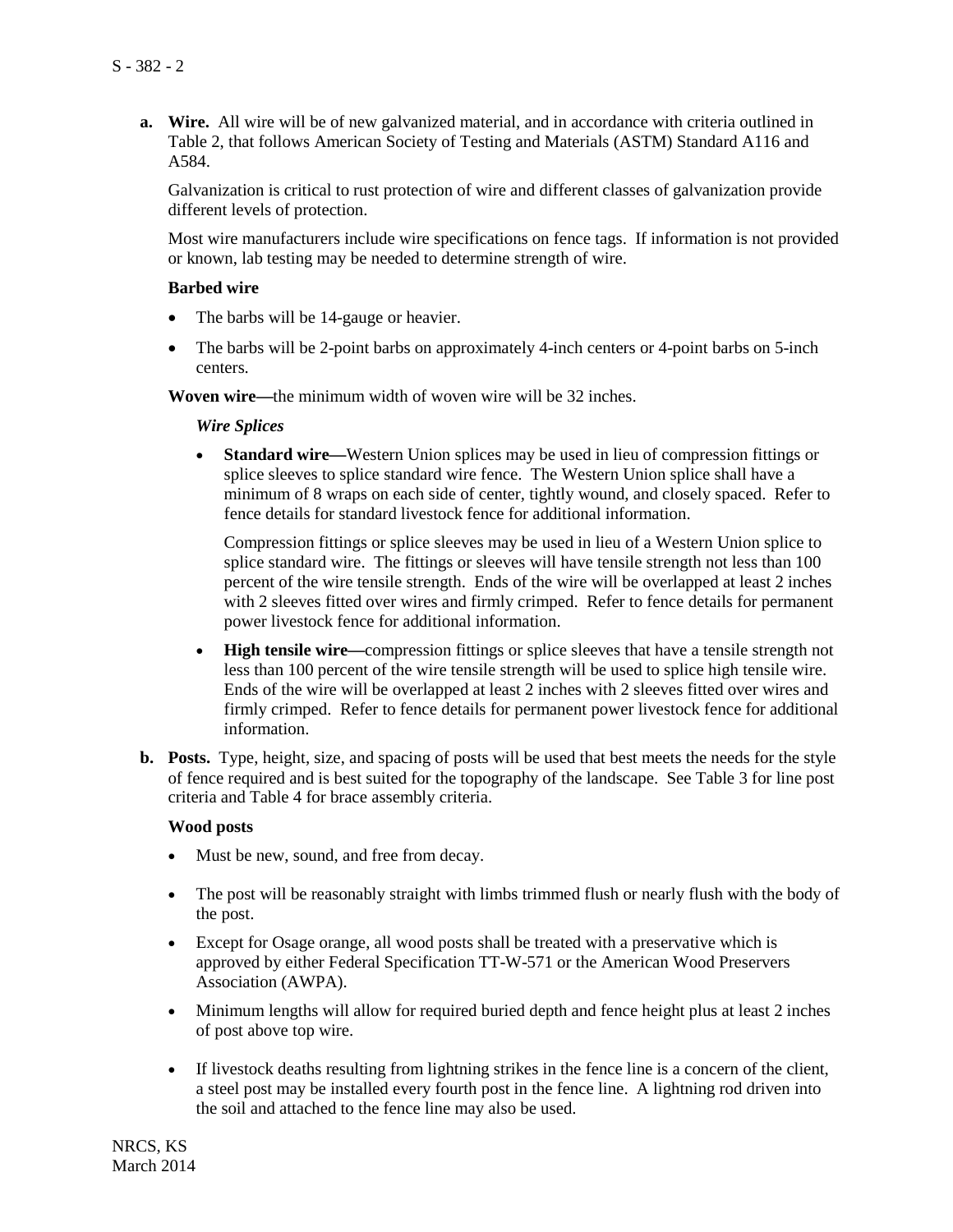### **Steel pipe posts**

- Posts will be capped or enclosed to prevent rainfall from entering post.
- Posts that are painted or galvanized for rust resistance may be used but are not required.
- Minimum lengths will allow for required buried depth and fence height plus at least 2 inches of post above top wire.

### **Steel "T" or "U Section" posts**

- Shall be new material.
- Shall be of high carbon steel weighing not less than 1.33 pounds per foot of length.
- Will have an anchor plate and be studded, embossed, or punched for wire attachment.
- Will be galvanized, enameled and baked, or painted with weather resistant steel paint.
- Minimum lengths will allow for required buried depth and fence height plus at least 2 inches of post above top wire.

### **Fiberglass posts**

- Used only for electric fences.
- Will meet or exceed the requirements provided by energizer manufacturer.
- Will be a composite of marble fiberglass and polymer resin treated by thermosetting.
- **c. Setting posts.** Posts will be set according to minimum depths provided in Tables 3 and 4. Installation shall ensure that adequate fence height is maintained based on its purpose (see Table 1).
	- One standard wooden post will be set in the fence line at the top of a slope where the downward pull of the stretched fence is excessive.
	- Wood posts will be set in earth only or driven.
	- Steel pipe posts may be driven or set.
	- Steel "T" or "U Section" posts will be driven unless the technician specifies otherwise.
	- Posts to be backfilled with soil will be centered in a hole at least 6 inches larger in diameter than the diameter or side dimension of the post and thoroughly tamped in 4-inch lifts up to ground level.
	- Steel or pipe posts to be backfilled with concrete will be centered in a hole that is a minimum of 12 inches in diameter. Posts will be backfilled with 4 to 6 inches of thoroughly tamped soil. Concrete backfill around the post will be rodded into place in layers not thicker than 12 inches. The hole will be completely filled and crowned (mounded) at post base with concrete to prevent water from ponding around post at ground level. The concrete will be proportioned as follows: 1 part cement, 2 parts sand, 3 parts gravel (maximum size 1 1/2 inch). Sufficient water will be added to obtain a slump between 3 and 5 inches. The concrete will be placed around the post within 1 hour after mixing. No stress will be applied to the posts until at least 24 hours after the concrete has been poured.
	- When driven, wood posts  $>4$  inches will have end sharpened into dull point for ease of setting and to achieve a firmer setting. An auger-drilled pilot hole can be used.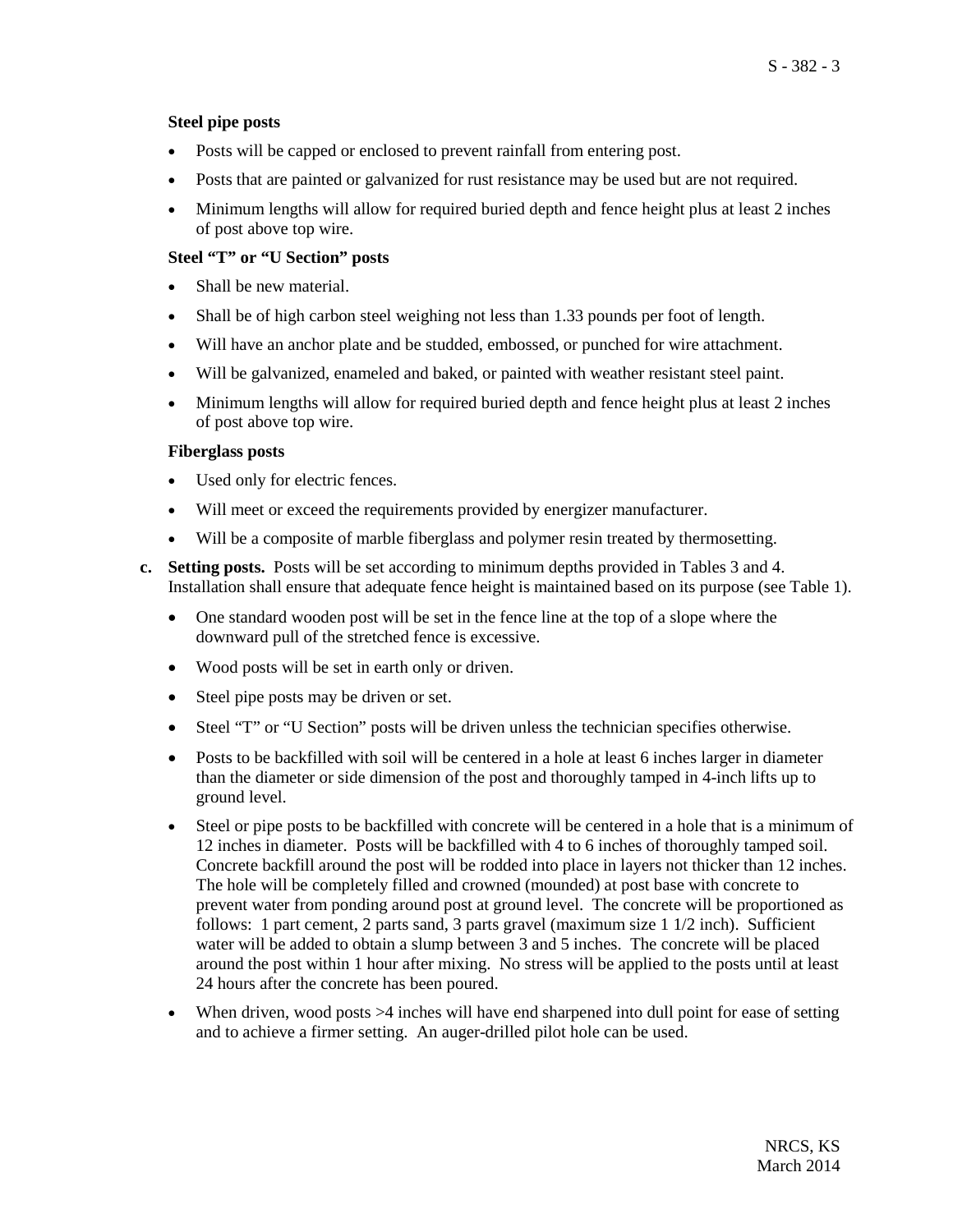- **d. Line post spacing and alignment.** Spacing for line posts will be the same for all types of posts used. Maximum spacing is provided in Table 1.
	- Spacing may need to be narrower depending on terrain and pressure from livestock.
	- Lanes and areas around watering and feeding facilities will have a maximum spacing of 16 1/2 feet.
	- Line posts will be set in as straight a line as possible between corners or turns.
	- When fencing along curved lines, use straight sections with appropriate in-line bracing.
- **e. Installation of wire.** Wire will be attached on the side of the fence post receiving the most pressure.

Fence wire will be stretched to sufficient tension to allow minimal sag prior to being fastened to posts. Temperature variations must be considered (wire will tighten in cold weather and expand in hot weather) when determining the amount of tension to use.

- Suspension fence—Wire tension is critical and wires should be stretched to allow no more than 3 inches of sag between posts set at 100 feet apart and 1 1/2 inches of sag between posts set at 50 feet apart.
- Electric fence—Wire tension will be stretched to allow no more than 3 inches of sag between posts.

### **All wire fences except woven wire**

- Top wire heights will be based on the intended use according to Table 1.
- Bottom wire heights will be 12 to 18 inches above the ground surface.
- Middle wires will be spaced at equal intervals between top and bottom wire.
- Fences considered as "Wildlife-Friendly" for big game traffic areas, the top two wires shall be at least 12 inches apart. For areas where antelope crossing is a concern, bottom wire heights shall be 18 inches from the ground.

### **Woven wire fences**

- The bottom wire of a woven wire fence will be placed near ground level.
- Woven wire fences will have at least 1 barbed or smooth wire placed above the woven wire. The minimum height of the barbed or smooth wire will be at least 44 inches above the ground.
- Woven wire is not recommended where enhancing wildlife movement is a planned objective.
- **f. Attaching wire to line posts.** The following criteria will be followed for attaching wires to line posts:

### *Staples─*

- 9-gauge steel with a minimum length of  $1 \frac{1}{2}$  inch for soft woods and  $1$  inch for hardwoods.
- Drive staples diagonally to the wood grain at a slight downward angle (upward, if pull is up) to avoid splitting the post.
- Space will be left between post and staple to allow free movement of wire and to avoid damage to zinc coating.

### *Manufactured Wire Clips or Wire*

• Manufactured wire clips can be used on steel or fiberglass line posts.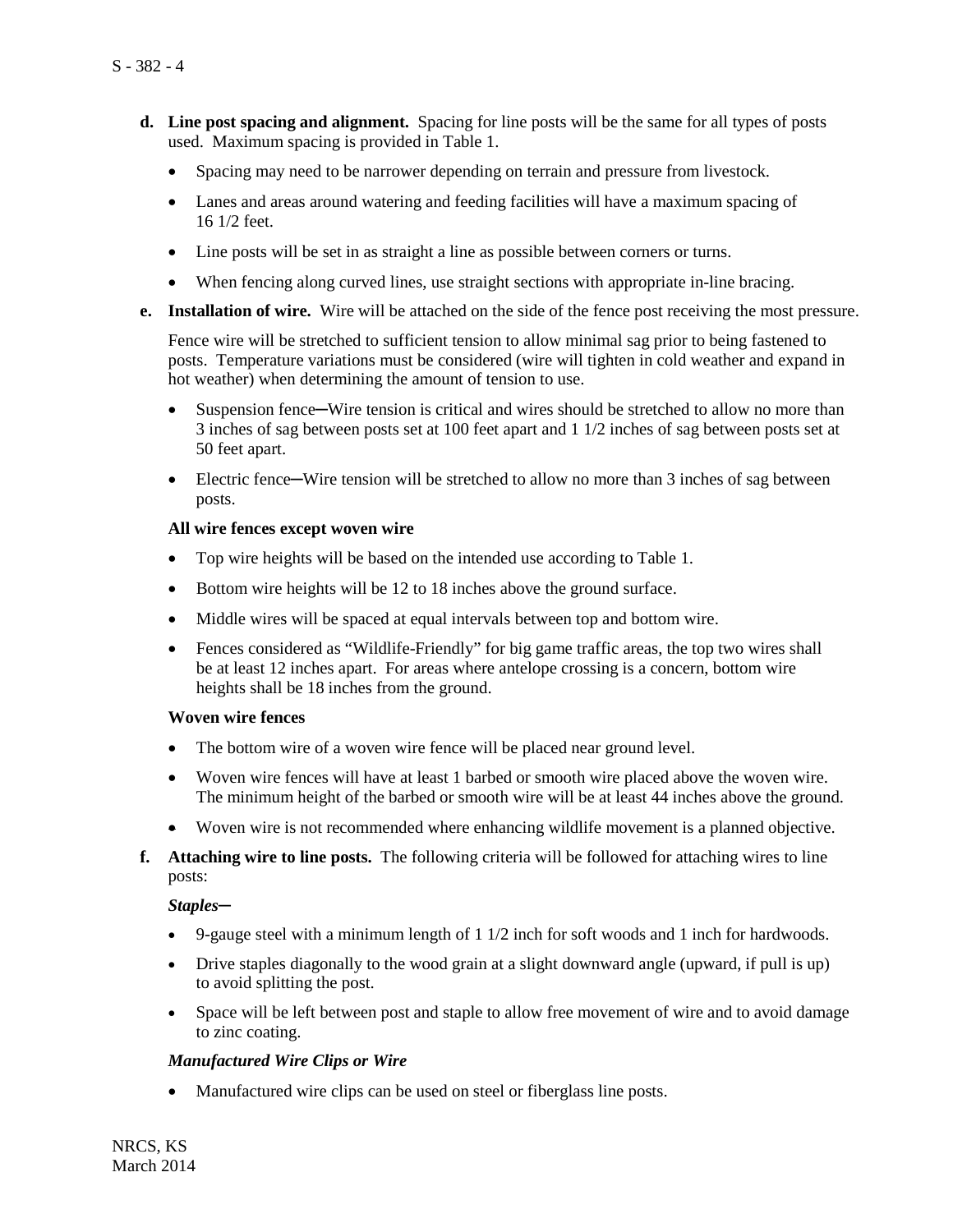- Wire, 12- to 12 1/2-gauge galvanized can be used on all line posts in lieu of manufactured wire clips or staples. Placing the line wire in a groove cut no deeper than one-quarter inch into wood posts then wiring the line wire to the post will prevent wire slippage up and down the post.
- Drilled holes, large enough for the wire to slide freely through, can be used on fiberglass line posts.

### *Insulators*

- Porcelain, ceramic, high quality ultraviolet (UV) stabilized polyethylene, or equivalent, insulators that meet or exceed energizer manufacturer's recommendations will be used on wood and steel posts.
- Only porcelain, UV stabilized high density polyethylene (HDPE), or high density polyproylene (HDPP) insulators may be used at corner, end, pull, and brace posts or other tension points along the fence.
- Offset brackets can be attached to standard fences at intervals of 50 to 60 feet and at a height equal to 2/3 the height of the animal being controlled.

### **g. Attaching wire to anchor/pull posts.**

- **Standard wire fences**—wires will be attached to anchor (pull) posts by 2 complete wraps around post, stapled (wood posts), or wired (pipe posts) and ends tightly wound and closely spaced around stretched wire at least 8 times.
- **Woven or mesh wire fences**—wires will be attached to anchor (pull) posts by 2 complete wraps around post, stapled (wood posts), or wired (pipe posts) and ends tightly wound and closely spaced around stretched wire at least 8 times. Determine amount of wire needed to fully wrap around post twice plus enough to twist around stretched wire then remove enough vertical stays to provide the length needed.

### **h. In-line strainers for smooth wire fences.**

In-line strainers will be used to maintain tension in all smooth wire fences.

- In-line strainers will be placed near the center of the fence line between corner braces or end line braces to achieve equal tension on both ends of the wire.
- In-line strainers will be installed on each wire between each pull assembly at a distance not to exceed:
	- i) 4,000 feet for straight line stretches
	- ii) 1,200 feet for uneven terrain or non-straight stretches
- **i. Stays.** 
	- Stays are required when line post spacing exceeds the maximum distance without stays.
	- Stays will be spaced at equal distances between posts with spacing not to exceed the maximum specified in Table 1.
	- Length of stays will be fence height plus 2 inches and installed so that stays swing free of the ground and allow fence to move when touched by animal.
	- For non-energized fences and gates, wire stays will be the twist-on, 1-piece design constructed of 9- to 9 1/2-gauge galvanized wire.
	- For energized fences and gates, fiberglass or ironwood stays will be a minimum diameter of 1 1/2 inch.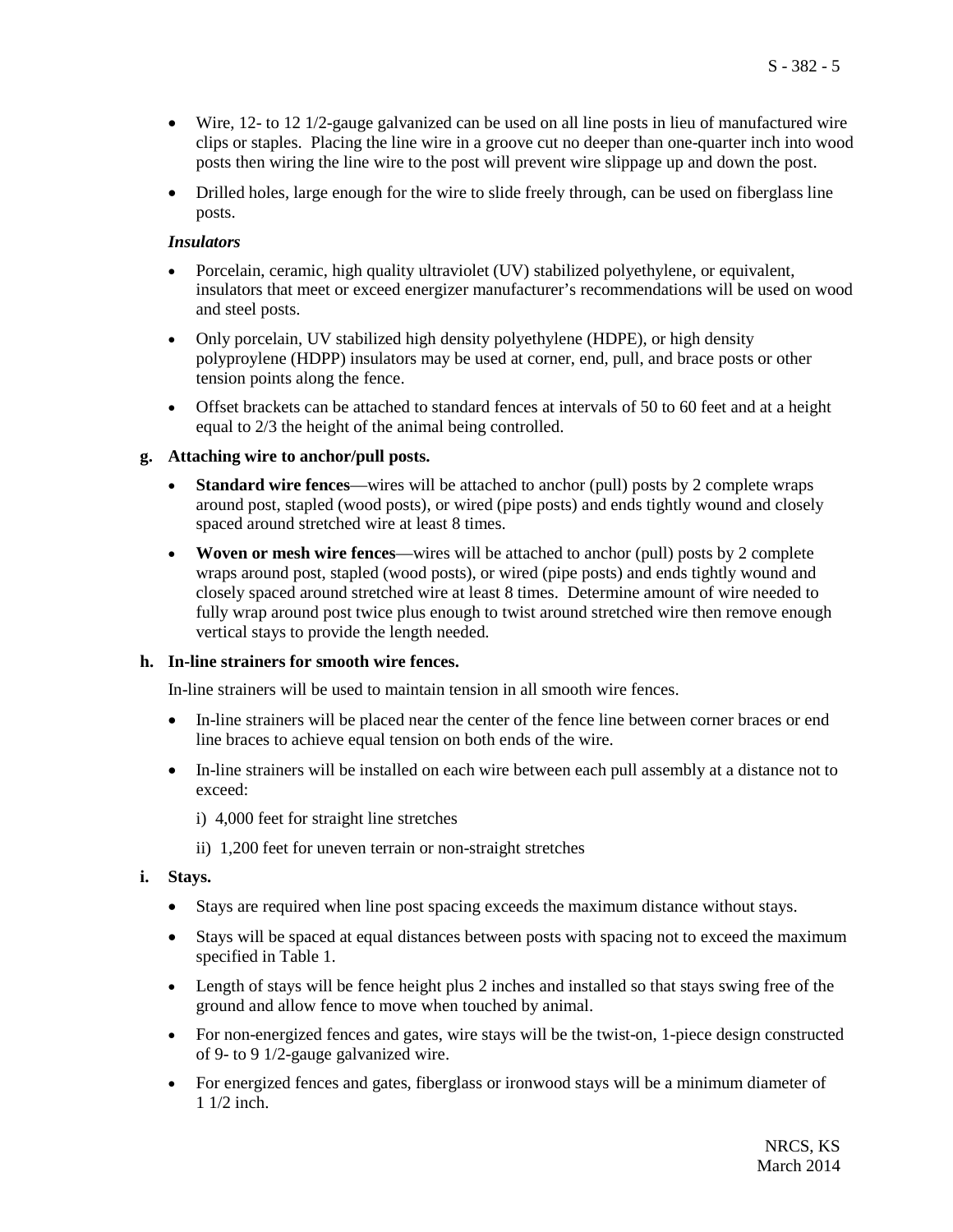Refer to "Wire Gate Section" or "Line Fence Section" in fence details for standard livestock fence for additional information.

**j. Crossings at depressions and watercourses.** Significant elevation changes require 3-post in-line brace assemblies.

Special considerations are needed when crossing draws and watercourses to prevent washout or lifting of posts out of the ground.

Adequate anchor posts, of same kind, grade, and size of materials as in adjacent fences, are required on both sides of crossing:

#### **Depressions**

#### **Fence Installed Parallel to the Ground**

Line posts subjected to upward pull will be adequately anchored to prevent lifting out. This may be accomplished by extra embedment such as setting the posts in concrete or the use of weights.

#### **Fence Installed With the Top Wire Straight Across the Depression**

Use extra length posts to allow normal post embedment and add wire to fill the space between the bottom of the fence and the ground.

Refer to "Crossing at Small Depressions and Watercourses" in fence details for standard livestock fence for additional information.

#### **Watercourses**

- Where needed, floodgates will be installed either separately or attached below bottom wire and will be designed to allow water and debris to pass without damaging the line fence. Hinged or breakaway floodgates may be used.
- Energized fences may use a "Floodgate Controller" with galvanized link chains spaced 10 to 14 inches apart to a point approximately 8 inches above static water level or the ground surface. Watercourses that become dry and may not provide an adequate ground for the fence may need an additional ground wire added on the opposite side of the fence to provide a ground during dry periods.

Refer to "Crossing at Small Depressions and Watercourses" and "Flood Gate" in fence details for standard livestock fence for additional information.

### **k. Bracing.**

**Anchor/pull posts bracing—**bracing of anchor (pull) posts is required at all corners, gates, and fence ends, at certain specified distances, and at definite slope and alignment changes in the fence line.

Special area fences will not exceed 660 feet between anchor (pull) posts.

#### *3-Post Corner Brace Assemblies*

*3-Post Corner Brace Assemblies* are required at all points where the fence alignment has a change of 15 degrees or more and the pull is from two directions.

A *3–Post Corner Brace Assembly* consists of an anchor (pull) corner post and 1 brace post extending in each direction of pull.

Refer to "Corner Assembly" of fence details for standard livestock fence for additional information.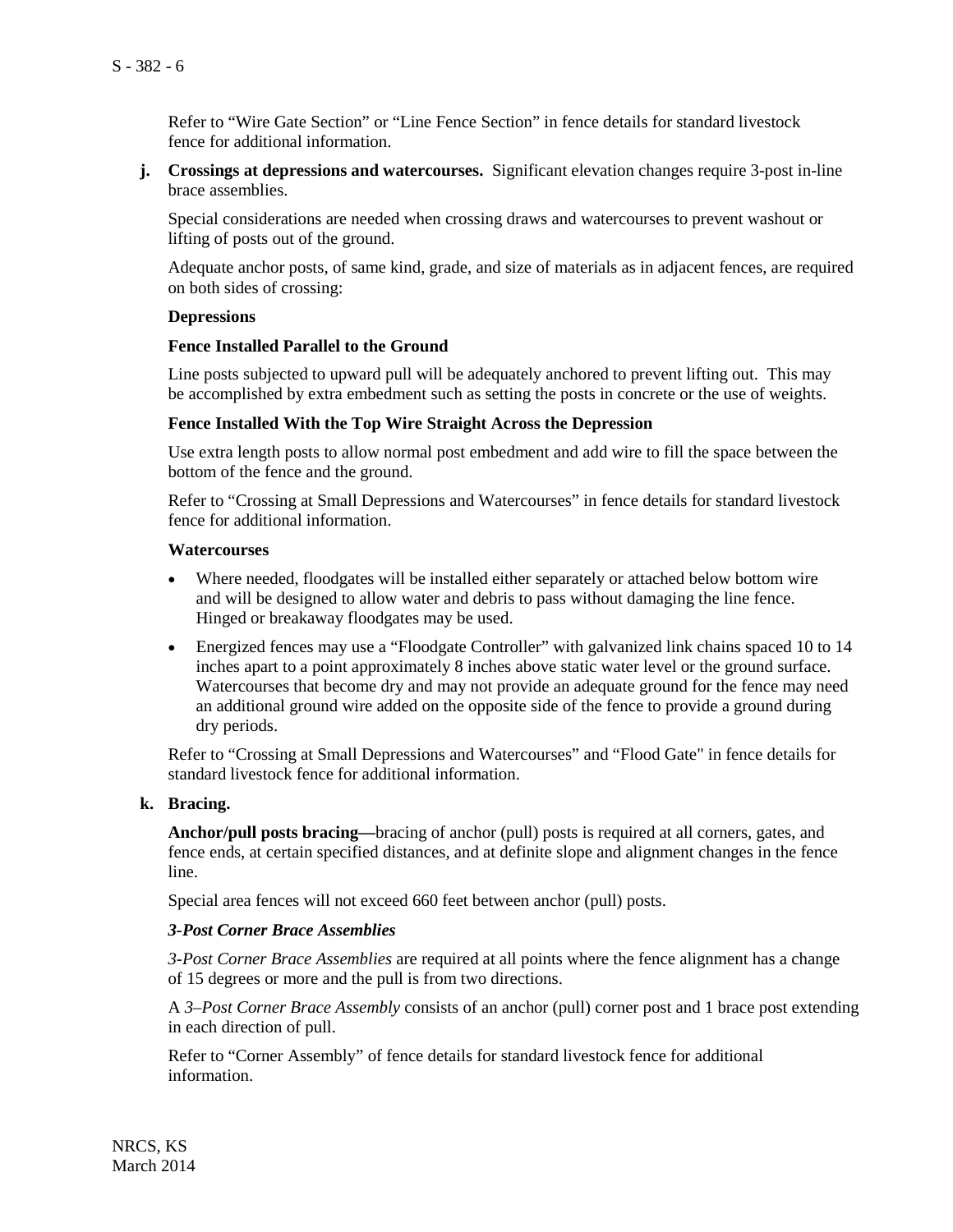### *2-Post End Panel Brace Assemblies*

*2-Post End Panel Brace Assemblies* are required where fences end and on both sides of gate openings where the pull is from only one direction.

A *2-Post End Panel Assembly* consists of an anchor (pull) end post and 1 brace post extending in the direction of pull.

Refer to "End Panel" of fence details for standard livestock fence for additional information.

### *3-Post In-Line Brace Assemblies*

*3-Post In-Line Brace Assemblies* consist of an anchor (pull) post and 1 brace post extending in each direction of pull, in-line with the fence line.

- *3-Post In-Line Brace Assemblies* are required in straight sections of the fence line where the distance between anchor (pull) posts of corner brace assemblies and/or end panel brace assemblies exceeds 1,320 feet for standard fences or 660 feet for special area fences.
- *3-Post In-Line Brace Assemblies* are also required where an upward angle will require additional embedment to properly anchor the upward pull of the stretched wire. Changes in slope exceeding 10 percent are to be considered for this type of brace assembly. The center post of this brace assembly will be set as near the point where the slope breaks as possible.

Refer to "Pull Post Assembly" of special area fence details for additional design information.

### *Horizontal Compression Brace Member*

Refer to Table 5 for horizontal compression brace member criteria and specifications.

- Placement of horizontal brace members will be a minimum of 3 feet above the ground and 8 inches from the top of the post when placed at a 90 degree angle to the anchor or pull posts.
- Placement of brace members at an angle from the anchor post (corner) to the brace post shall not exceed 30 degrees downward from horizontal nor exceed a length of twice the height of the anchor post above ground.
- In sands and wet areas, the length of the horizontal compression brace member will be increased from the minimum 7 feet to a length of 9 to 10 feet.

### *Wood Horizontal Compression Brace Members*

- The wood horizontal compression brace member will be used only on wood brace and anchor post assemblies.
- Wood posts used for horizontal compression brace members will be straight and free of splintering.
- The wood brace posts and anchor posts will be notched to achieve a secure fit.
- Wood horizontal compression brace members will be attached to the brace and anchor posts using 3/8-inch diameter steel dowel pin (4 inches long) set 2 inches into brace or anchor posts and the hold drilled as close to the rod diameter as possible.

### *Steel and Angle Iron Compression Brace Members*

- Steel and angle iron compression brace members may be used on wood or steel brace and anchor post assemblies.
- Steel and angle iron compression brace members will be painted or galvanized for rust protection.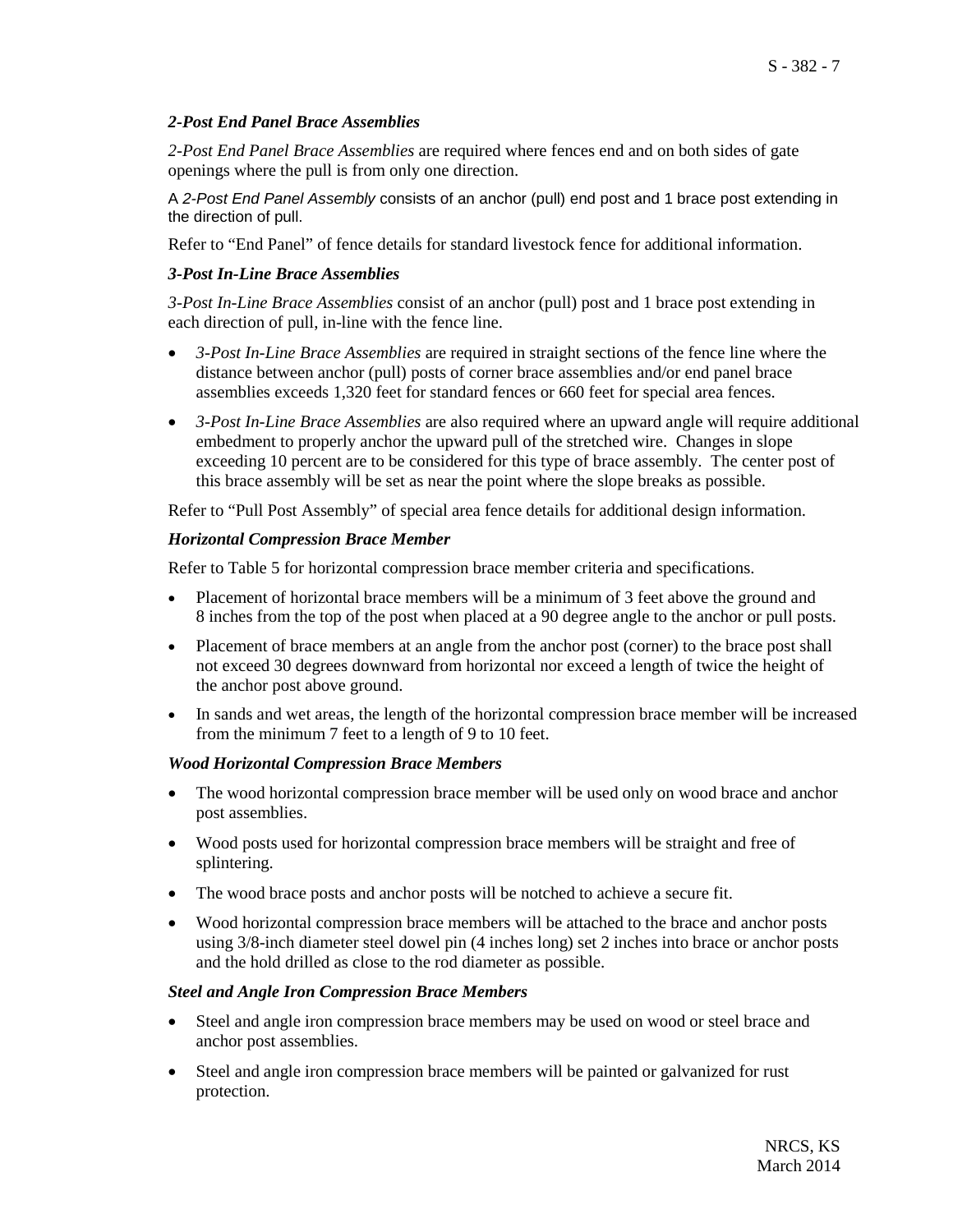- Steel and angle iron compression brace members will be welded to steel brace and anchor post assemblies.
- Steel and angle iron compression brace members will be supported by a 3/8-inch diameter steel rod (4 inches long) set 2 inches into the wooden brace and anchor posts and painted or galvanized for protection.

#### *Diagonal Tension/Brace (guy) Wires (for Wood Corner and Brace Post Assemblies)*

The diagonal tension/brace wire will consist of 2 complete loops of 9-gauge smooth wire or 2 complete loops of 12 1/2-gauge double strand barbed or smooth wire, or a single loop of 12 1/2 gauge high tensile, smooth wire.

The tension/brace wire will be stapled at quarter points to the brace post at a height of 4 to 6 inches above the brace member and stapled to the anchor (pull) post at a point approximately 4 inches above the ground level.

The tension/brace wire consisting of 2 complete loops will be twisted or strained to provide necessary rigidity with a twist rod that should be 18 to 24 inches long and will remain in place approximately midway along brace wire.

The tension/brace wire consisting of a single loop of 12 1/2-gauge high tensile, smooth wire will be tightened to provide the necessary rigidity with an in-line stainer placed approximately midway along the brace wire.

#### **l. Energizers.**

Electric energizers (power fence controllers) will be installed according to manufacturer's recommendations and will meet or exceed the following criteria:

- High power, low impedance, with a minimum of 5,000 volt peak output and a pulse that is less than 300 milliamps (mAmps) in intensity, finished within 0.0003 of a second, and at a rate of 35 to 65 pulses per minute.
- Solid state circuitry and high impact weather resistant case.
- Safety pace fuse to prevent over pulsing.
- Joule rating high enough to provide a minimum shock at the farthest point as follows:

Cattle—4,000 volts Sheep and hair goats—3,000 volts Horses, hogs, and meat goats—2,000 volts

- Chargers will be properly grounded and protected from lightning according to energizer manufacturer recommendations.
- The top wire will always be hot.
- Wires will alternate hot/ground from the top wire down.
- **m. Gates.** Gates will be designed to accommodate cooperator objectives.

#### **Wire Gates**

- Wire gates shall be made of the same materials, kind, grade, and size specified for the field fence.
- Stays in wire gates will not exceed a 4-foot spacing.

Refer to "Wire Gate Section" and "Gate Closer" in fence details for additional information.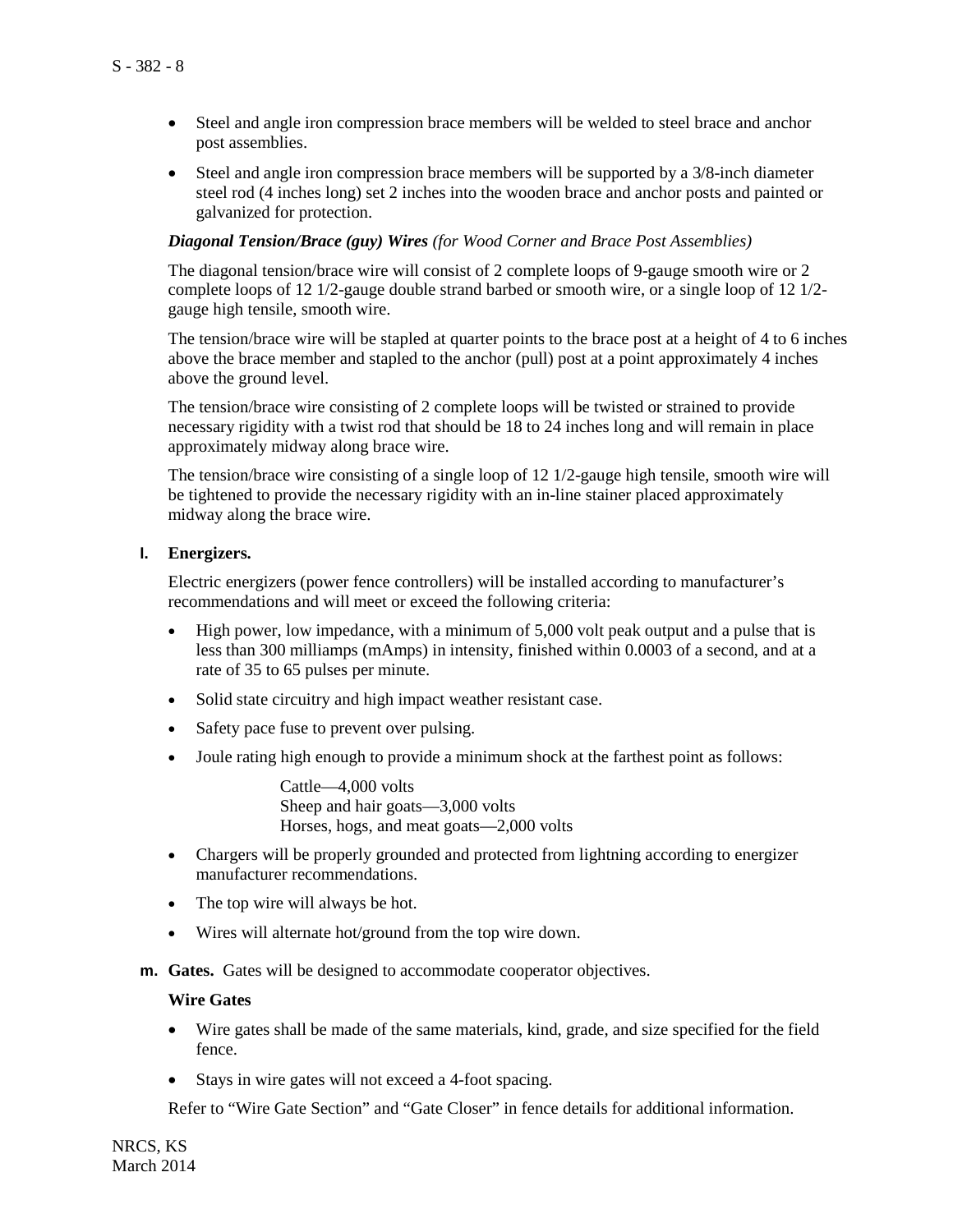**Other Gates**—gates constructed of wood panels, aluminum, or steel will have galvanized or painted hinges and be attached directly to a braced end/gate post.

**n. Rock Barrier Stub Fences.** A rock barrier stub fence section will be used to extend the fence into the water. It will start 2 feet above permanent water elevation and extend down to a minimum depth of 6 feet below the permanent water elevation. This fence should result in a low maintenance stub fence.

Construction will be according to the Rock Barrier Fence Details. Materials will be according to Engineering Material Specifications 523, Rock for Riprap.

Refer to "Rock Fence Barrier Details" for additional information.

**o. Fence Marking for Prairie Grouse/Prairie-chicken.** For five-wire fences, top and third wires shall be marked. Four-wire fences shall have top two wires marked. Wires shall be marked with 3-inch strips of white vinyl house siding, or similar type of marker material. Top wire marking should be every 4 feet starting 2 feet from the post. Next wire marked shall begin 4 feet from the post, or offset from the top wire marking. Lower wire will contain 1 less marking device than the top wire. Four, 7, or 9 markers per post spacing will be required for 12 to 20-foot post spacings. Fence marking should only be planned for areas adjacent to known leks, tops of ridges or upper hill-slopes, and areas where prairie-chickens travel frequently.

#### **4. Locations of Fences on Dams**

All fences will be located to achieve a minimum of interference to the hydraulic operation of the structure. The top wire of the fences crossing the inlet and exit channel of the emergency spillway will be at or below the crest elevation of the emergency spillway.

**Structure and emergency spillway area fence—the fence will be located around the earth embankment** and emergency spillway which ties into the stub fence that extends into the permanent water of the reservoir.

**Frontslope fence—**a front slope fence, when determined necessary, will be located across the face of the structure between the top of the dam and the emergency spillway elevation. It will tie into the fence around the dam and spillway areas near the end of the structure.

### **5. Variations**

Variations of materials and installation must be approved by the responsible technician provided it is determined and documented that such variations will result in a fence that will meet or exceed the quality intended by the specifications. An example would be substituting limestone rock posts for wood or steel posts.

### **6. References and Additional Planning Tools**

**Planning Fences**, American Association for Vocational Instructional Materials, Third Printing, 1997.

**Building Fences**, American Association for Vocational Instructional Materials, 1974.

**Planning and Building Fences on the Farm**, University of Tennessee, AES, PB1541.

**Fence Brace Assemblies**, Circular 792, Institute of Food and Agriculture Sciences, Rev. 1992.

**ASTM Standard A116, A121, and A584**, American Society of Testing and Materials.

**Fences**, USDA Forestry Service Handbook, February 1999.

**Engineering Material Specifications 523, Rock for Riprap**, National Engineering Handbook, Part 642, Specifications for Construction Contracting.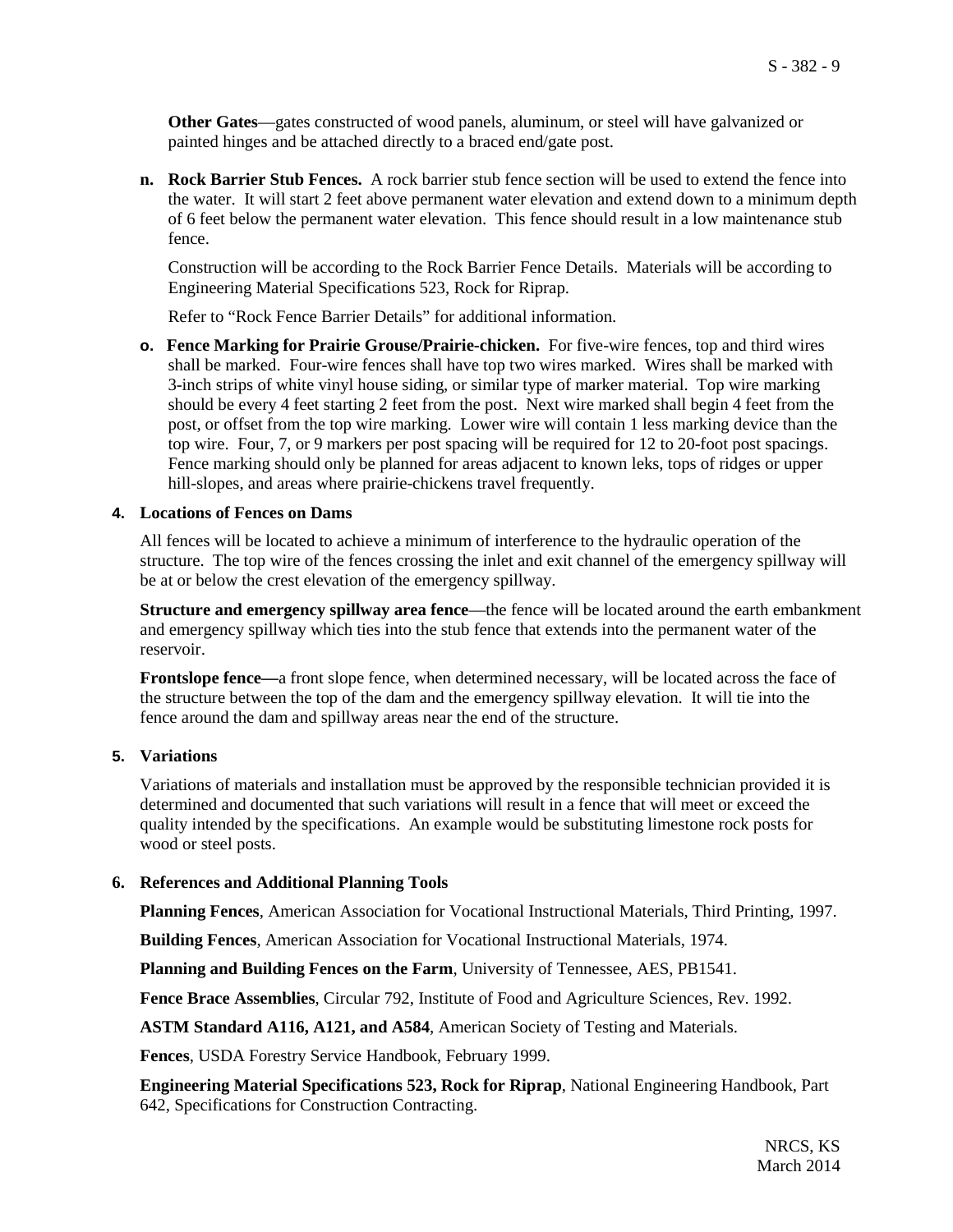| Intended Use  | Fence Type                                          | Minimum Number<br>of Wires or Cross<br><b>Members</b> | Average Height<br>of Top Wire or<br><b>Cross Member</b> | Max Line Post<br>Spacing w/o Stays | Max Line<br>Post Spacing<br>w/Stays | Max Stay<br>Spacing (feet) |
|---------------|-----------------------------------------------------|-------------------------------------------------------|---------------------------------------------------------|------------------------------------|-------------------------------------|----------------------------|
|               | Standard barbed wire                                |                                                       | 38                                                      | 16 1/2                             | 30                                  | 10                         |
|               |                                                     |                                                       | 44                                                      | 20 <sup>1</sup>                    | 30                                  | 10                         |
|               | Suspension                                          |                                                       | 44                                                      | <b>NA</b>                          | 100                                 | 20                         |
|               | Smooth, high tensile, non-energized                 |                                                       | 44                                                      | 20                                 | 30                                  | 10                         |
| <b>Cattle</b> | Smooth, high tensile, energized                     |                                                       | 38                                                      | 75                                 | 150                                 | 50                         |
|               |                                                     |                                                       | 44                                                      | 75                                 | 150                                 | 50                         |
|               | Confined feeding area <sup>2</sup> and <sup>3</sup> |                                                       | 48                                                      | 12                                 | NA                                  | NA                         |
|               | Special areas barbed wire                           |                                                       | 48                                                      | 161/2                              | <b>NA</b>                           | 51/2                       |
|               | Woven wire (addition of 1 to 2 barbed wires         | <b>NA</b>                                             | 44                                                      | 16 1/2                             | <b>NA</b>                           | <b>NA</b>                  |
|               | may be added to achieve total height)               |                                                       |                                                         |                                    |                                     |                            |
|               | Woven wire (caution with horned goats)              | <b>NA</b>                                             | 38                                                      | 20                                 | NA                                  | NA                         |
|               | <b>Goats/ Sheep Standard barbed wire</b>            |                                                       | 38                                                      | 20                                 | 30                                  | 10                         |
|               | Smooth, high tensile, non-energized                 |                                                       | 38                                                      | 20                                 | 30                                  | 10                         |
|               | Smooth, high tensile, energized                     |                                                       | 36                                                      | 50                                 | 150                                 | 30                         |
| <b>Horses</b> | Woven mesh                                          | <b>NA</b>                                             | 48                                                      | 20                                 | <b>NA</b>                           | <b>NA</b>                  |
|               | Standard barbed wire                                |                                                       | 48                                                      | 161/2                              | 30                                  | 10                         |
|               | Smooth, high tensile, energized                     |                                                       | 48                                                      | 75                                 | 150                                 | 50                         |
|               | Smooth, high tensile, non-energized                 |                                                       | 48                                                      | 20                                 | 30                                  | 10                         |

# **Table 1. Criteria for Selection and Installation of Fences. Fence design and construction must meet or exceed these minimum criteria.**

<sup>1</sup> Line post spacing on lands and areas around watering and feeding facilities will have a maximum spacing of 16 1/2 feet.

 $2$  Minimum diameter steel pipe for cross-members is 1 1/2 inches.

 $3$  Minimum diameter steel pipe post is 2 1/2 inches nominal pipe size or 2 7/8 outside diameter, and shall be set at a minimum of 3 feet in the ground. Both cross-members and pipe post shall be standard weight steel pipe (ASTM A 53, Schedule 40).

Note: Other materials used in the construction of confined feeding areas shall meet or exceed listed materials.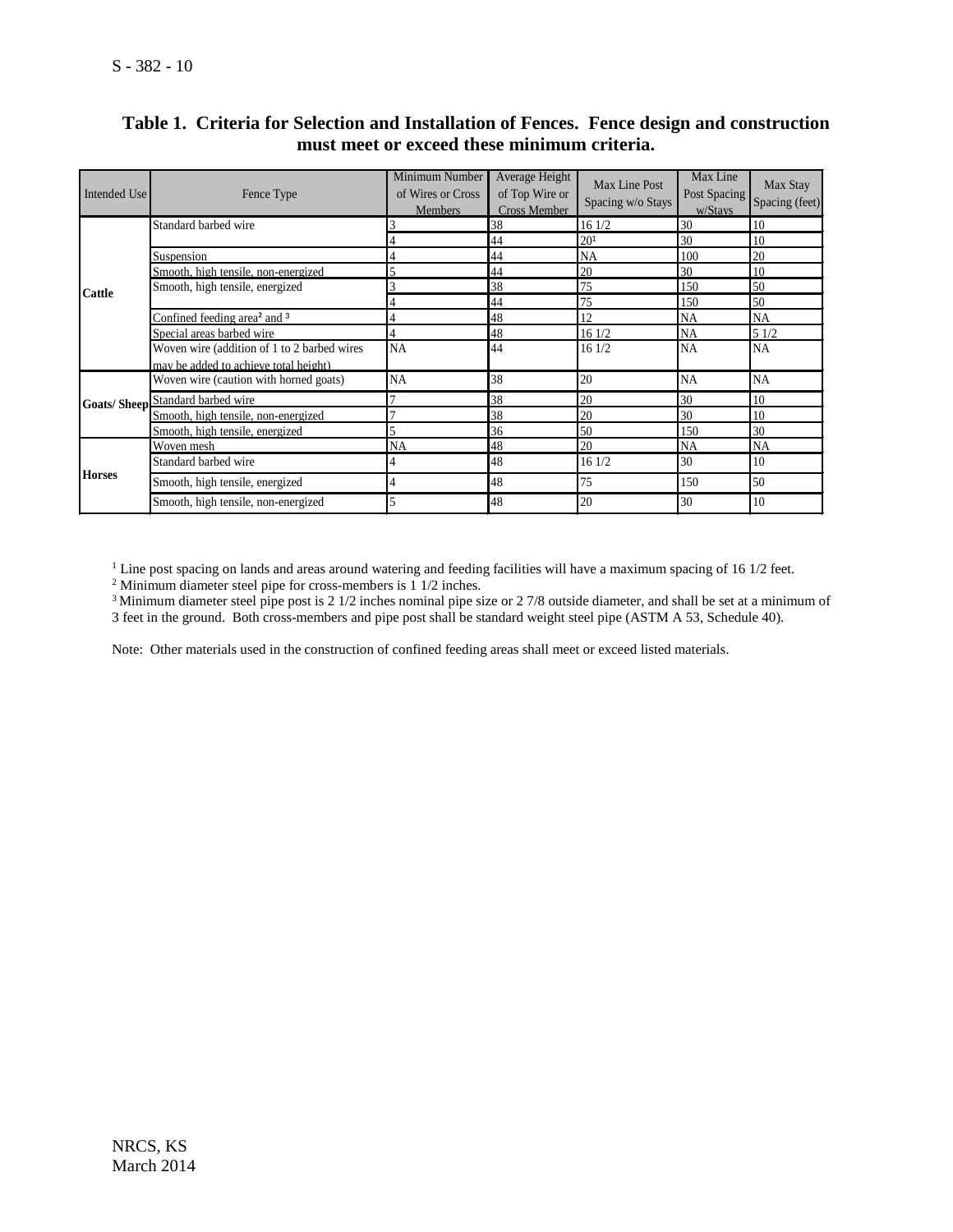| Wire Type                                  | Minimum Wire Size                                                                       | Minimum Protective<br>Coating         | <b>Breaking Strength</b>                                                                                                      |
|--------------------------------------------|-----------------------------------------------------------------------------------------|---------------------------------------|-------------------------------------------------------------------------------------------------------------------------------|
| Standard double-strand barbed wire         | 12 1/2 gauge                                                                            | Class 1 galvanized per<br>ASTM A 121  | Conforms to the requirements of ASTM A 121                                                                                    |
| Standard smooth double-strand wire         | 12 1/2 gauge                                                                            | Class 1 galvanized per<br>ASTM A 121  | Conforms to the requirements of ASTM A 121                                                                                    |
| Standard smooth single-strand wire         | 11 gauge                                                                                | Class 1 galvanized per<br>ASTM A 121  | Conforms to the requirements of ASTM A 121                                                                                    |
| High-tensile smooth single-strand          | $12 \frac{1}{2}$ gauge                                                                  | Class 3 galvanized per<br>ASTM A 121  | Conforms to the requirements of ASTM A 121                                                                                    |
| Special areas double-strand barbed<br>wire | 12 1/2 gauge                                                                            | Class 3 galvanized per<br>ASTM A 121  | Conforms to the requirements of ASTM A 121                                                                                    |
| Standard woven wire                        | Top and bottom wires: 11<br>gauge intermediate and<br>stay wires: $14/2$ gauge          | Class 1 zinc coating or<br>equivalent | Conforms to the requirements of ASTM A 116                                                                                    |
| High-tensile woven wire                    | $14\frac{1}{2}$ gauge                                                                   | Class 3 zinc coating or<br>equivalent | Conforms to the requirements of ASTM A 116                                                                                    |
| Mesh wire: such as horse-no-climb          | Top and bottom wires: 10<br>gauge intermediate and<br>stay wires: $12\frac{1}{2}$ gauge | Class 1 zinc coating or<br>equivalent | Conforms to the requirements of ASTM A 116<br>At least 48 inches high, less than or equal to 2-inch by<br>4-inch mesh spacing |

|  | Table 2. Minimum Criteria and Specifications for Wire |  |  |  |  |  |
|--|-------------------------------------------------------|--|--|--|--|--|
|--|-------------------------------------------------------|--|--|--|--|--|

# **Table 3. Minimum Criteria and Specifications for Line Posts**

|                           | Minimum Diameter/                                                       | Minimum Setting Depth (inches)                                                                                                                              |                    |                      |                                                                                                                                    |  |
|---------------------------|-------------------------------------------------------------------------|-------------------------------------------------------------------------------------------------------------------------------------------------------------|--------------------|----------------------|------------------------------------------------------------------------------------------------------------------------------------|--|
| Line Post Type            | Weight                                                                  | Rocky Soils                                                                                                                                                 | <b>Sandy Soils</b> | All Other            | Other                                                                                                                              |  |
| Wood                      | 3 inches                                                                | 18                                                                                                                                                          | 30                 | 24                   | Posts will have appropriate                                                                                                        |  |
| Standard steel "T" or "U" | 1.33 pounds per foot of<br>length, exclusive of<br>anchor plates        | Anchor plate must be fully into and below<br>ground surface (minimum length for<br>standard area fences will be 5 1/2' and 6.0'<br>for special area fences) |                    |                      | treatment for rust and<br>deterioration-Minimum lengths<br>will allow for minimum setting<br>depth and fence height, plus at least |  |
| Steel pipe                | 2 inches outside<br>diameter (OD) weighing<br>3.65 lb /ft or equivalent | 18                                                                                                                                                          | 30                 | 24                   | 2 inches of post above top wire.                                                                                                   |  |
| Fiberglass "T"            | 1-inch cross section                                                    | 18 inches or depth recommended by                                                                                                                           |                    | Electric fences only |                                                                                                                                    |  |
| Fiberglass round          | $3/8$ inch                                                              | manufacturer, whichever is deeper                                                                                                                           |                    |                      |                                                                                                                                    |  |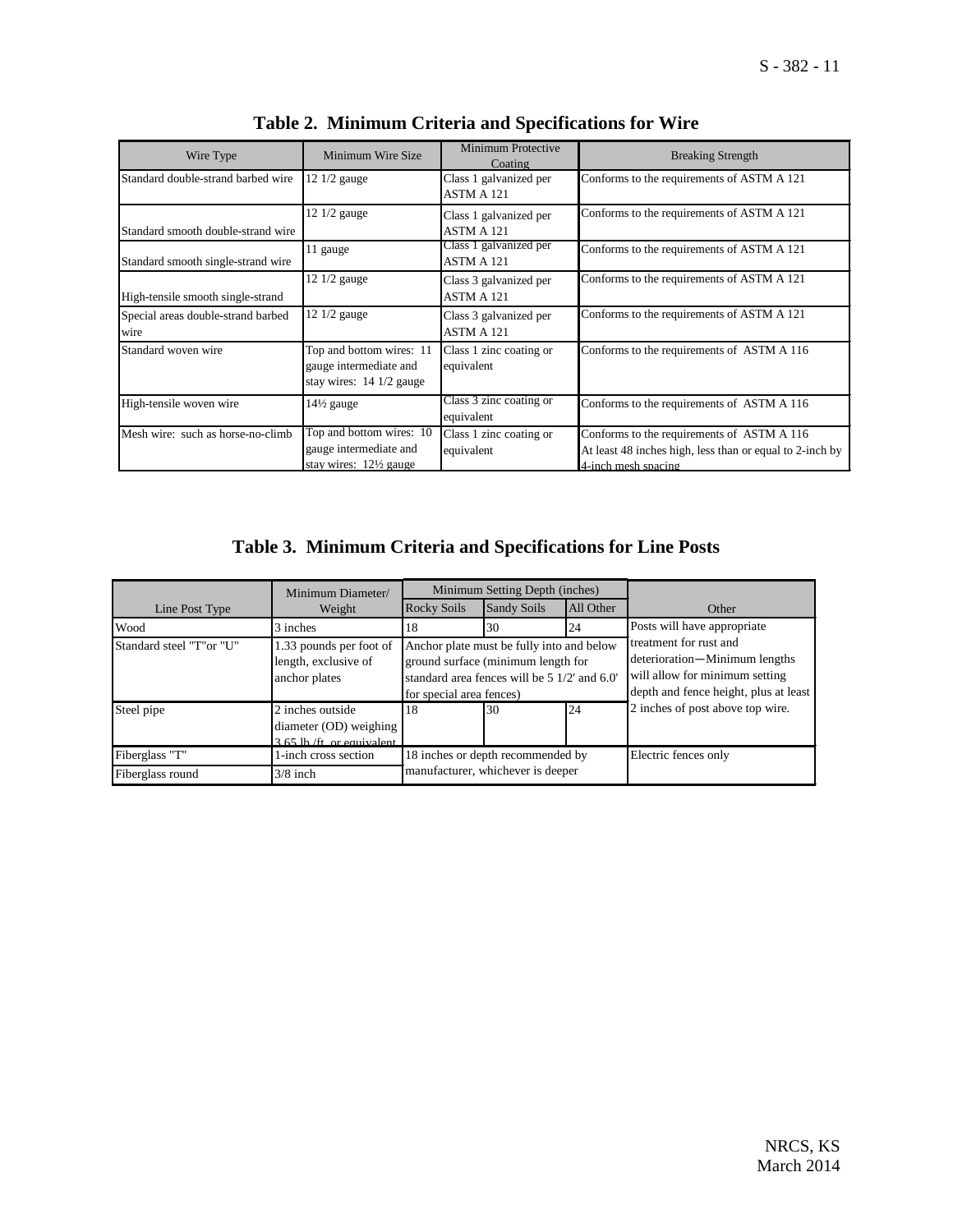# **Table 4. Minimum Criteria and Specifications for Posts used in Brace Assemblies (corners, ends, gates, and in-line pull assemblies)**

| <b>Brace Post Type</b>   | Minimum Diameter/Weight                                                                                                                                | <b>Mininum Setting Depths</b>                                     | Other                                                                                                                                                                                                                                                                    |
|--------------------------|--------------------------------------------------------------------------------------------------------------------------------------------------------|-------------------------------------------------------------------|--------------------------------------------------------------------------------------------------------------------------------------------------------------------------------------------------------------------------------------------------------------------------|
| Wood-braced              | 5 inches top diameter<br>(corners, ends, gates) 5 inches<br>top diameter (In-line pull<br>assemblies)                                                  | 3 feet 6 inches                                                   | Soils with high shrink-swell potential tend to push<br>posts up and out. Placing posts at a depth of at least<br>42 inches will minimize this potential as well as<br>strengthen the post assembly. Posts will have<br>appropriate treatment for rust and deterioration. |
| Steel, round pipe-braced | Minimum 3-inch nomimal<br>standard weight as per ASTM inch diameter hole with<br>A 53<br>Minimum 4-inch nomimal<br>standard weight as per ASTM<br>A 53 | 3 feet 6 inches set in 12-<br>concrete<br>3 feet 6 inches, driven |                                                                                                                                                                                                                                                                          |

# **Table 5. Horizontal Compression Brace Member Requirements for Brace Assemblies**

| <b>Brace Member Type</b>     | Minimum Diameter/Weight                    | Minimum<br>Length | Other                                                                        |
|------------------------------|--------------------------------------------|-------------------|------------------------------------------------------------------------------|
| Wood                         | 3 inches                                   | 7 feet            | Brace member will have appropriated<br>treatment for rust and deterioration. |
| Steel, round, pipe           | $11/2$ inch                                | 7 feet            | Standard weight, ASTM A 120.                                                 |
| Steel, galvanized angle iron | $21/2$ -inch x 2 $1/2$ -inch x $1/4$ -inch | ' feet            |                                                                              |

# **Table 6. Criteria for Installation of 3-Post In-Line Brace Assemblies**

| Fence Type                        | <b>Distance</b><br><b>Between Anchor</b><br>$(pull)$ Posts $(ft.)$ | <b>End/Corner Brace Assembly</b> | 3-Post In-line Brace<br>Required |
|-----------------------------------|--------------------------------------------------------------------|----------------------------------|----------------------------------|
| Standard and                      | $0 - 660$                                                          | Single brace assembly            | No                               |
| suspension-barbed or smooth       | 660-1320                                                           | Single brace assembly            | N <sub>0</sub>                   |
| wire                              | >1320                                                              | Single brace assembly            | Yes                              |
|                                   | $0 - 660$                                                          | Single brace assembly            | N <sub>0</sub>                   |
| Special area barbed wire          | 660-1320                                                           | Single brace assembly            | Yes                              |
|                                   | $0 - 660$                                                          | Single brace assembly            | N <sub>0</sub>                   |
| Energized electric—smooth<br>wire | 660-2000                                                           | Single brace assembly            | No <sup>1</sup>                  |
|                                   | > 2000                                                             | Single brace assembly            | Yes                              |
|                                   | $0 - 200$                                                          | Single brace assembly            | N <sub>0</sub>                   |
| Woven (net) wire                  | $200 - 660$                                                        | Single brace assembly            | No <sup>1</sup>                  |
|                                   | >660                                                               | Single brace assembly            | Yes                              |

<sup>1</sup> Not required/may be recommended by the technician.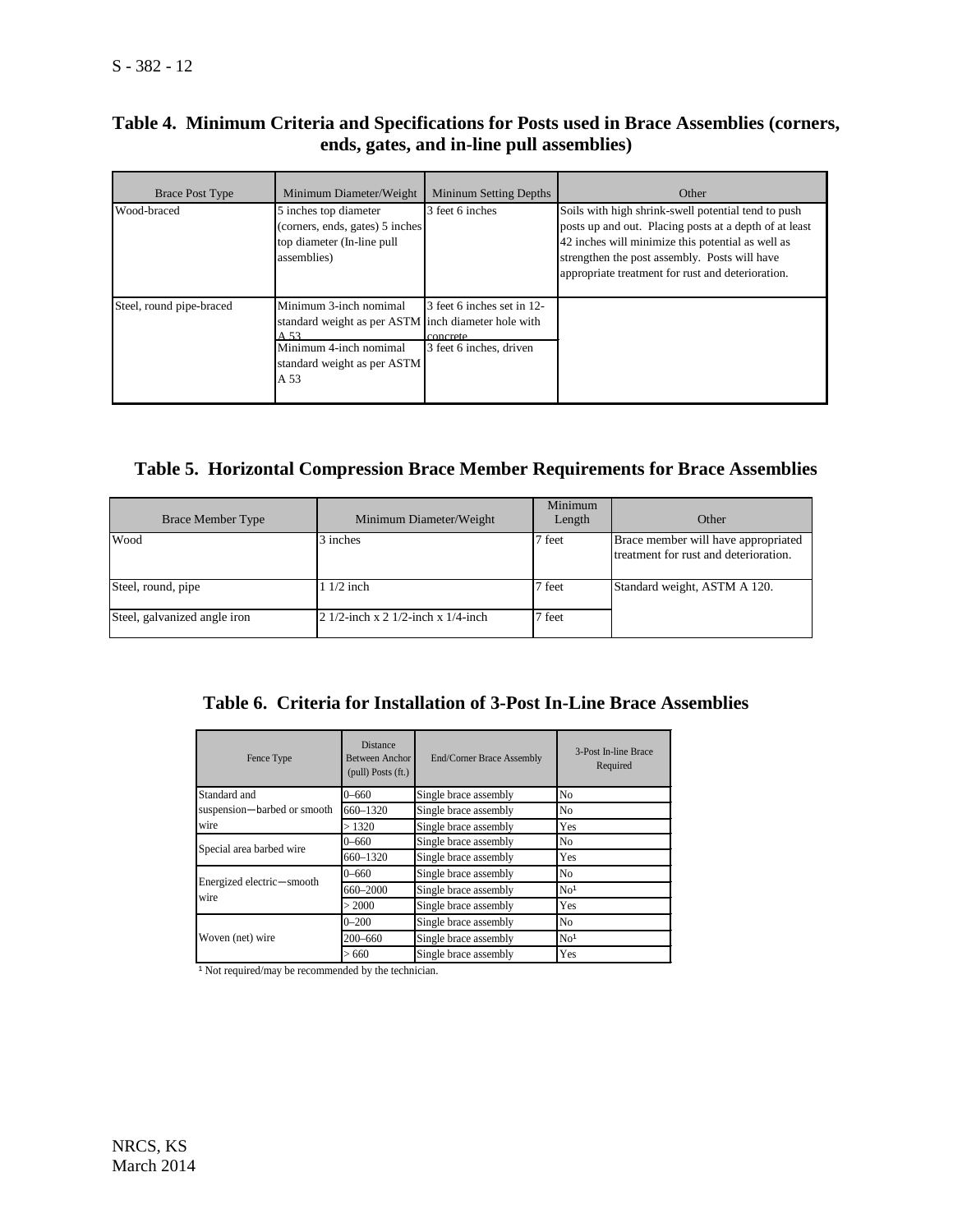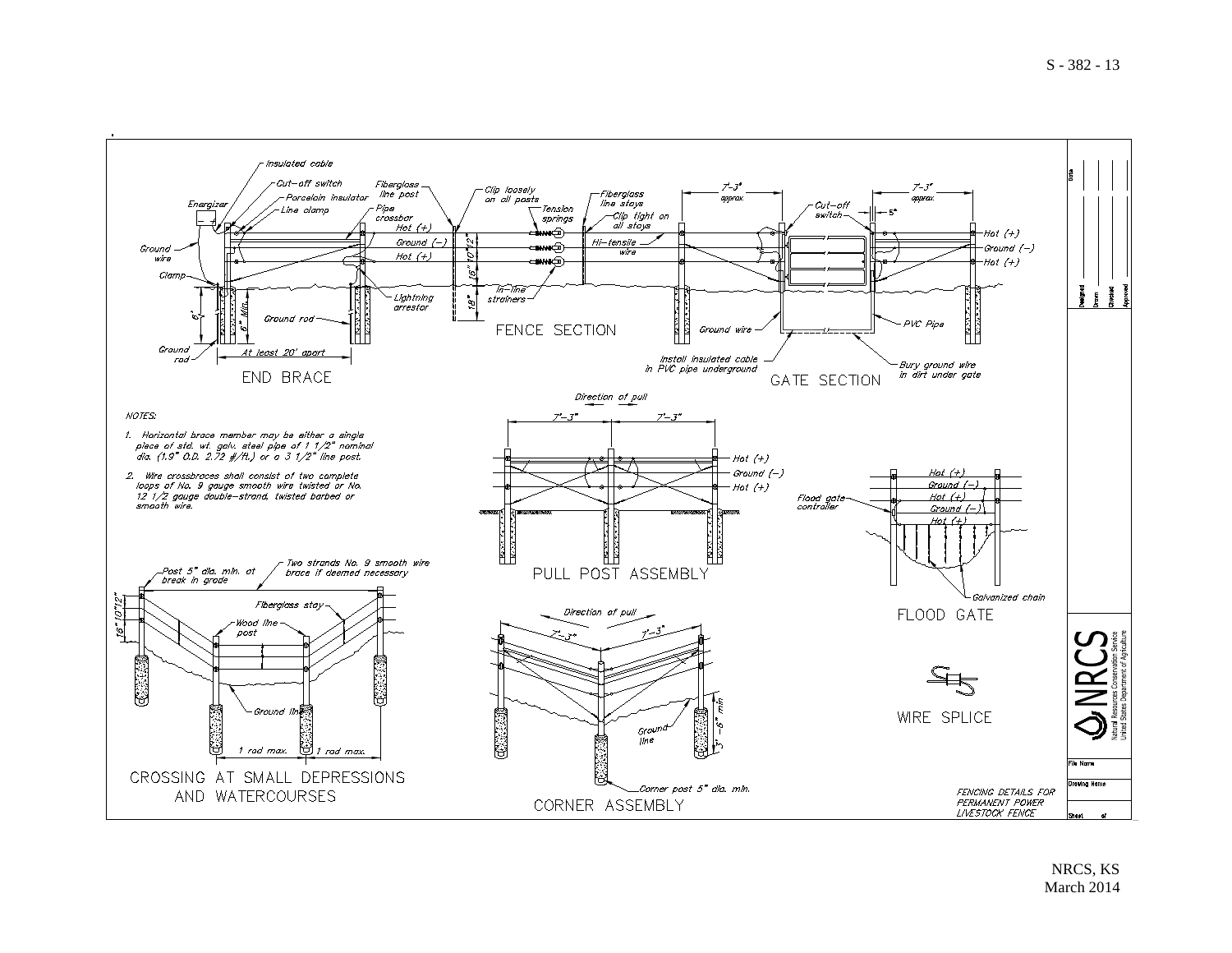